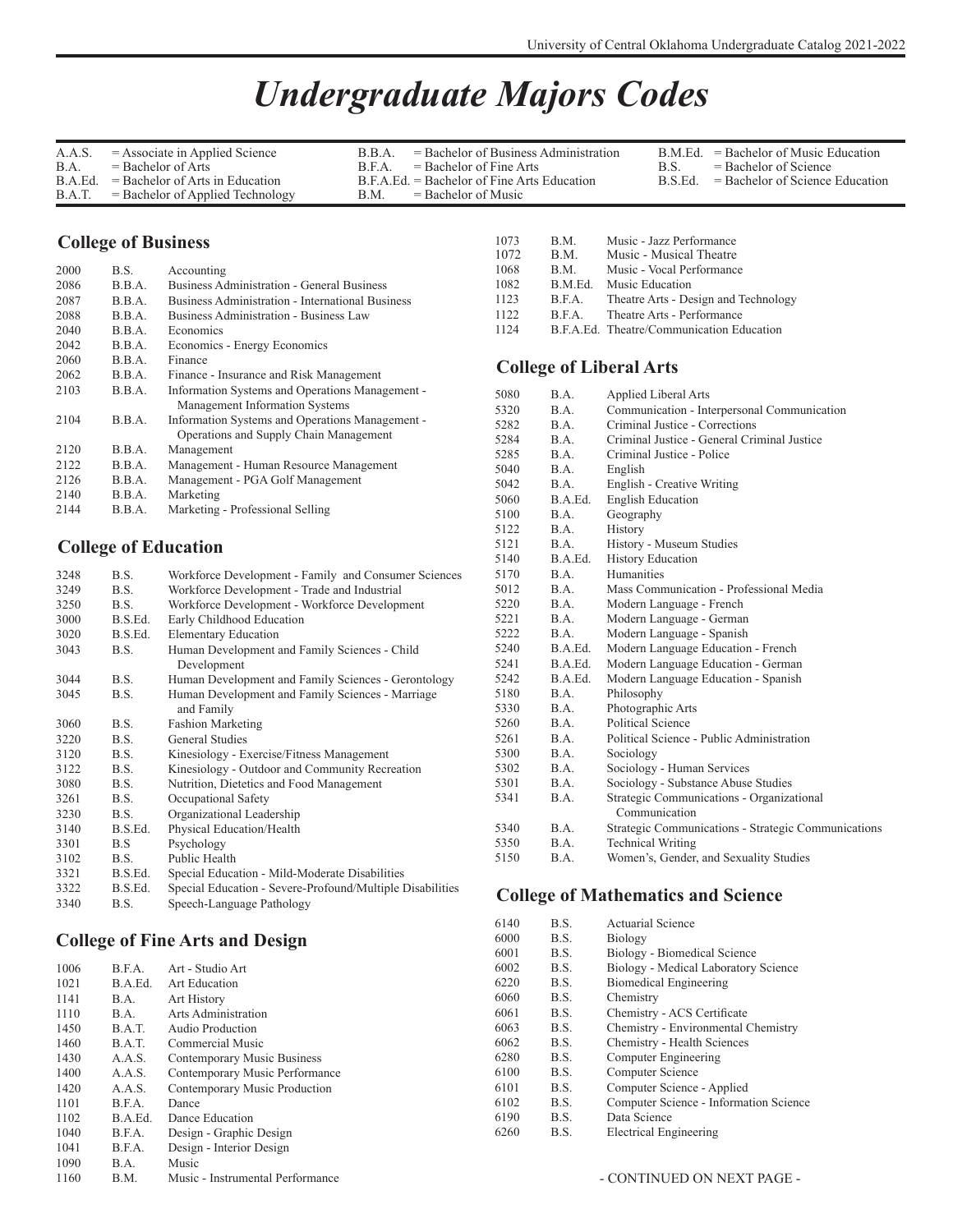# *Undergraduate Majors Codes - CONTINUED*

#### - CONTINUED FROM PREVIOUS PAGE -

| 6243 | B.S.    | <b>Engineering Physics - Physics</b> |
|------|---------|--------------------------------------|
| 6120 | B.S.    | <b>Funeral Service</b>               |
| 6160 | B.S.    | Mathematics                          |
| 6161 | B.S.    | Mathematics - Applied Mathematics    |
| 6162 | B.S.    | Mathematics - Statistics             |
| 6180 | B.S.Ed. | Mathematics Education                |
| 6270 | B.S.    | Mechanical Engineering               |
| 6200 | B.S.    | Nursing                              |
| 6040 | B.S.Ed. | Science Education - Biology          |
| 6041 | B.S.Ed. | Science Education - Chemistry        |
| 6042 | B.S.Ed. | Science Education - General Science  |
| 6043 | B.S.Ed. | Science Education - Physical Science |
| 6044 | B.S.Ed. | Science Education - Physics          |
| 6110 | B.S.    | Software Engineering                 |

## **Interdisciplinary Studies**

| 7020 | B.S. | Forensic Science                     |
|------|------|--------------------------------------|
| 7021 | B.S. | Forensic Science - Chemistry         |
| 7023 | B.S. | Forensic Science - Digital Forensics |
| 7022 | B.S. | Forensic Science - Molecular Biology |